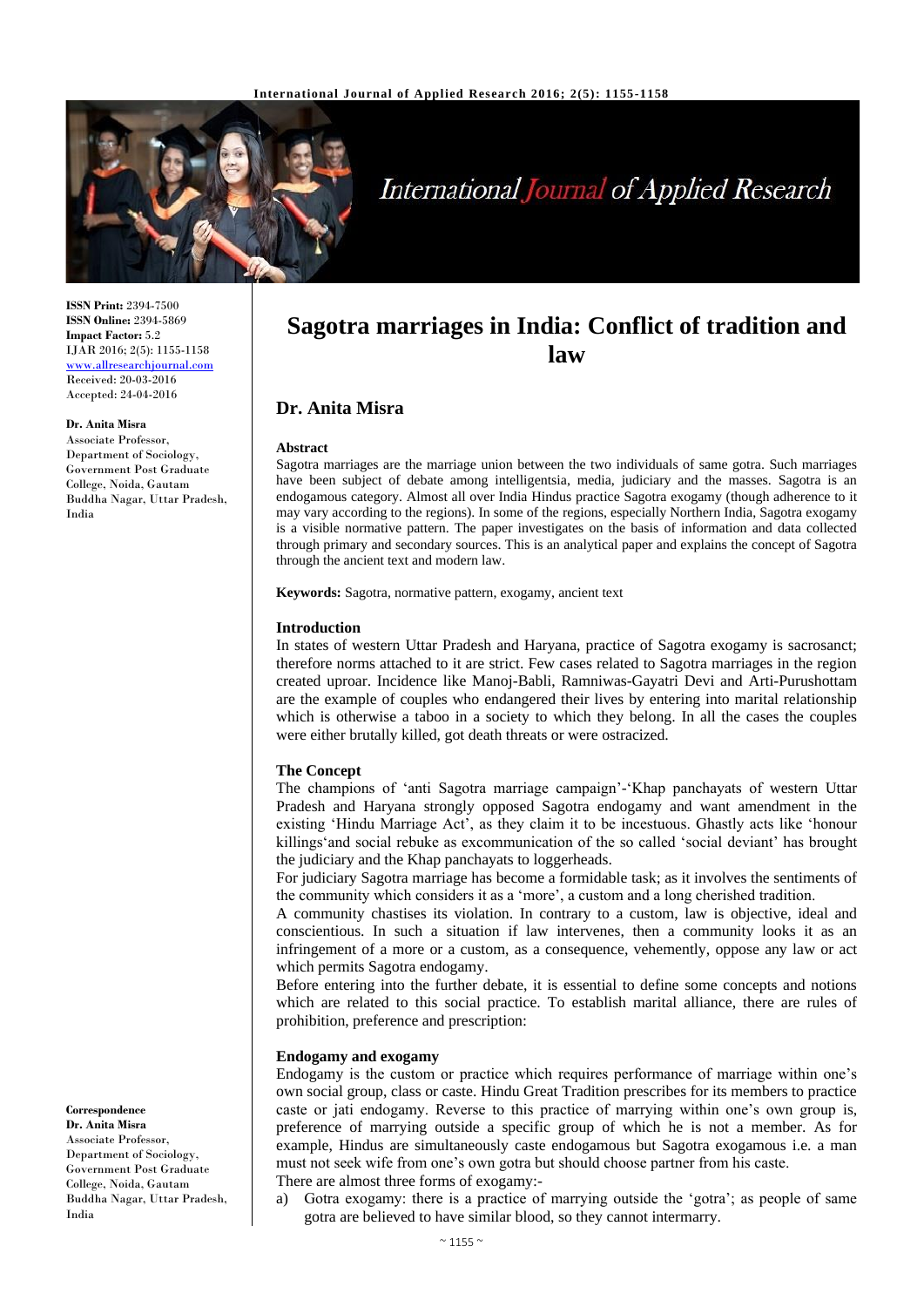- b) Pravara exogamy: marriage between same Pravara is a taboo, especially among Brahmans. It is believed, people who utter the name of a common saint at religious function, belong to same Pravara.It is a kind of religious and spiritual bond.
- c) Sapinda exogamy: 'Pinda' means common parentage. Among Hindus Sapinda exogamy is a prohibited marital alliance. Brahaspati recommends offspring from seven paternal generations and five maternal generations should not intermarry.

# **Literature on Sagotra**

While defining the intricate concepts of 'Sagotra', 'Sapravara' and 'Sapinda', it is a difficult task to delineate a clear defining boundary between the three assumingly overlapping concepts. As for in usage, Sapravara and Sapinda are subsumed under the broader category of Sagotra. As mentioned in Mitakshara Hindu Law (also basis of modern codified Hindu Law)-"a girl who is Sapinda, Sagotra or Samanapravara does not acquire the status of a wife in marriage".

Manusmriti recommends - "she who is not a Sapinda of the mother and she who is not Sagotra of father is recommended to the twice born for being selected for wife."

While selecting a mate, a 'Hindu' has to follow some structural rules of marriage. Structural rules require that the couple belong to the same endogamous group, the jati and also the spouse come from a different exogamous category within the jati(Mandelbaum;101:87); to be precise husband and wife must not be related to each other before marriage in way that are prohibited.

The concept of gotra is unique and has been defined differently by the scholars and the social scientists. As Majumdar and Madan opine-" in practice a gotra consists of a large number of cognates, supposed to be descended from the same rishi –ancestor, who lived in the ancient past……………………..in course of time the number of descendent of each rishi-ancestor has increased, so that not only have all ties of common residence and even territorial proximity been snapped, but a large number of new derivative gotra kin groups has sprung up named after few rishis (Majumdar and Madan:58:80).

Majumdar and Madan maintain the view that, gotra comes to have its social significance in so far as the members of the same gotra, even though they have never known or heard of each other nor are related by blood, cannot intermarry. Gotra is regarded as a group of consanguineous kin, hence the question of marriage within gotra does not arise.

**Concept and usage of gotra in scriptures:** (Mandelbaum; 1975) [11] as far as concept and usage of gotra is considered, it deviates from the modern concept and usage. In Vedas it was used as 'cowpen'. In Chandogya Upnishad there is earliest mention of gotra in technical sense, commonly known as 'clan', an exogamous category in 'jati'. Its synonymous use in Vedic time was for 'Kula' or family. Mandelbaum in his study mentions three identifiable function of gotra:

- 1) Specification of gotra affiliation by a Brahmins in the daily devotions, while making an exact identification of himself before God.
- 2) Gotra connotes different groupings in different jatis and it is used by jatis at all levels.

3) Functional importance of gotra is to regulate marriage matches.

The variations in function attached to the grouping called gotra are visible in jatis and regions. Mandelbaum cites the example of Kashmiri Brahmins, where gotra category is used in more scriptural fashion for both exogamy and ritual identification. Nevertheless they allow some marriages within a gotra to be arranged through the use of some legal fiction or by performance of expiatory rites (Mandelbaum: 101:87).

Although, Sagotra exogamy is a strict explicit rule but there are instances of gotra endogamy. The degree of conformity and non-conformity to the very principle of Sagotra marriage vary from region to region and jatis to jatis. There are provisions of alternate arrangements to make Sagotra marriage sacrosanct. It is done either by performing expiatory rights or an alternate arrangement, where other than parents of a bride; rite of 'Kanyadaan' is performed by some relative, preferably maternal uncle. This 'adhoc arrangement', ritually alters the gotra of a bride, as the daughter is now assumed to be given to a groom other than her gotra. This little abatement relieves the groom and the bride from any kind of repression from social group of which they are member.

But one cannot conclude that if one region or jati allows Sagotra marriage with some assuaging arrangements, other regions or jatis will do the same. As for example in Haryana and Western Uttar Pradesh, irrespective of caste status, link Sagotra marriages with incest. Therefore for them practicing Sagotra marriage is just like committing a heinous crime. It's an offence, as this custom is irrevocable.

Now some pertinent questions arise that how far the claims made by the custodians of this custom are valid? Do they have any rationale? Their assertion of degeneration of progeny, as well as equating Sagotra marriages to the marriages between the siblings, has to be seen in the light of biological explanations and anthropological & sociological explanations.

# **Biological Explanation**

**Darwin's Theory:** If close inter-breeding carried on for too long a time is generally believed, loss of size, constitutional vigour and fertility, sometimes accompanied by tendency of malformation.

**Racial Eugenics:** Propagates that marriages should take place outside the clan.

But one cannot assert that there was any one plausible root cause of practice of exogamy. Exogamy can be viewed as a concomitant result of one or two factors or numerous factors.

# **Anthropological and Sociological Explanation**

The widely accepted belief is that Sagotra exogamy is perhaps the outcome of prohibition of incest (Murdock; 1949). As it might be thought, in the beginning of human society, population was not so widely dispersed or heterogeneous; practice of Sagotra, Sapinda and Sapravara exogamy was the way of ensuring that no consanguine kins inter-marry. As for Hindus, practice of caste endogamy was strictly observed while match making. Consideration of Sagotra factor became essential and imperative. In a thin and relatively homogeneous population, exogamy was one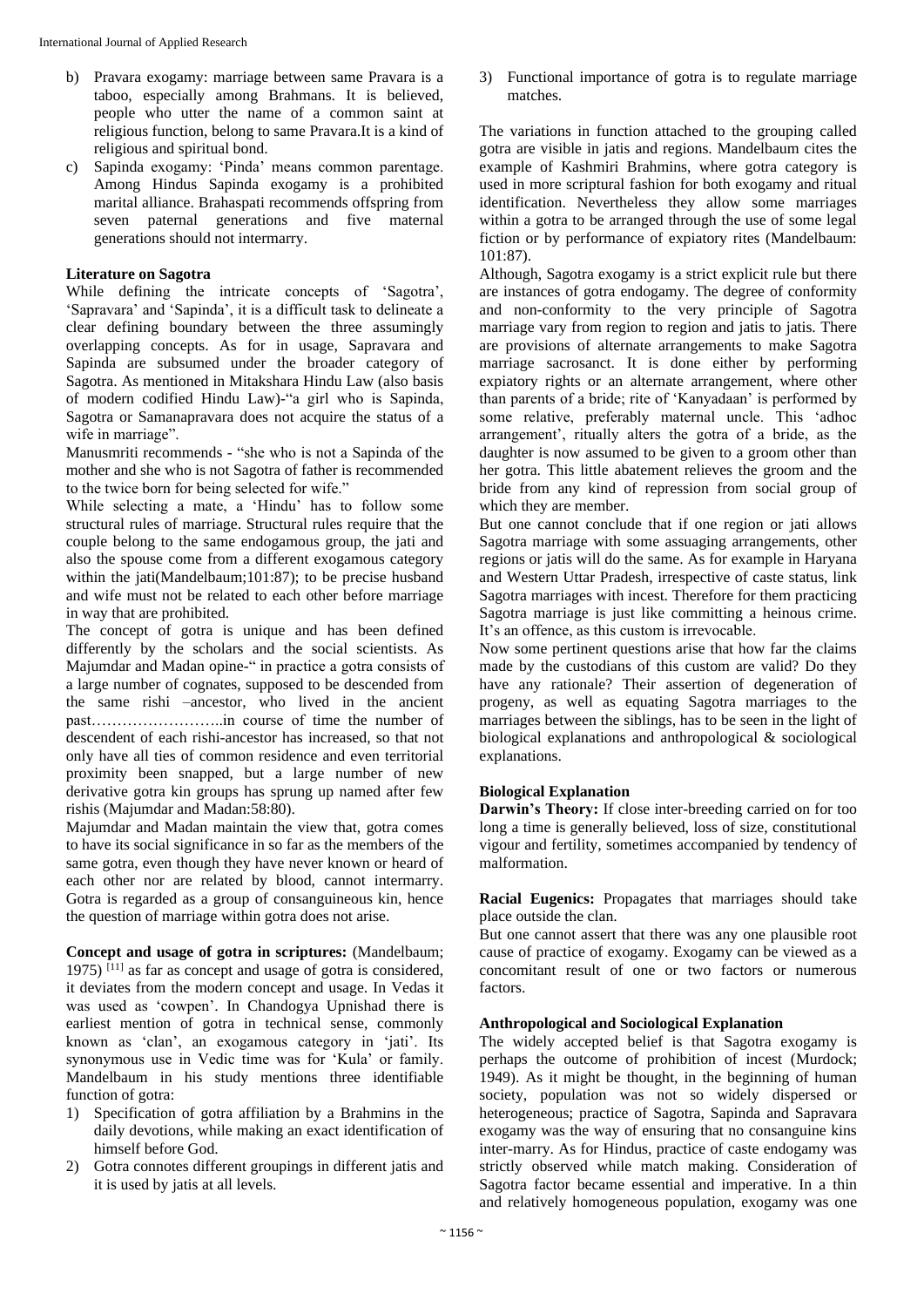of the safeguard against the alliance between any kinds of tabooed relationships.

Though Hindu texts widely recommend Sagotra exogamy, but there are variations too. Apastamba, Kausika, Budhayana and Paraskara, all avoid Pravara marriage but not gotra. However, from the time of Dharamsutra, Sagotra and Sapinda marriages were prohibited. Rishi Vasistha prohibits Sagotra marriages, where he limits the range from father side to seventh generation and from mother's side to fifth generation. On the contrary, Hindu Marriage Act of 1955 and Special Hindu Marriage Act 1954 permit Sagotra, Sapravara and Sapinda marriage, though with some reservations. Hindu Marriage Act permits an individual to seek partner from father side beyond fifth generation and from mother's side beyond third generation. Hence law allows Sagotra marriage, certainly with some limitations.

The provision of Sagotra marriage in Hindu Marriage Act has been subject to harsh criticism among some of the northern Indian castes, particularly Jatis of western UP and Haryana. Rural community of this region strictly adheres to this normative pattern; therefore any aberration (regarding this practice) is not permissible. A micro level survey conducted on the sample of 200 undergraduate students, who particularly hail from the villages of Gautam Buddha Nagar district, out of these 200 students 90% were against Sagotra endogamy; whereas about 7.5% students were in favour of Sagotra exogamy. Rest of them was not clear about the issue. Similarly around 62% were in favour of village excommunication and 35% were in favour of 'honour killing' for those who violated this societal rule. Hence this micro level study reveals that Sagotra endogamy is not even acceptable by the rural youths. When these respondents were asked about the reason for their opposition to Sagotra marriage, most of them replied- "…………individuals born in same gotra are brother and sisters……how can they marry each other". Now, one can easily infer that Sagotra exogamy is unquestionably accepted practice, which cannot be challenged. Any threat to such long tradition is intolerable and this intolerance may extend to village excommunication to 'honour killing.'

These practices are largely based on community sentiments; rural community and rural society rests on community sentiments. Any violation of a norm which community upholds, invites ostracism and repression. Durkheim while elaborating the concept of mechanical solidarity mentions about the repressive law of the primitive community. An individual who violates the societal norm has to pay for it, which may even get translated into capital punishment.

Durkheim's (Abraham, Morgan; 1989)<sup>[1]</sup> concept of mechanical solidarity and repressive law can be very well implemented on this Sagotra issue. The northern Indian region, where castes like 'Gujjars' and 'Jats' consider, Sagotra endogamy as a practice, which uproots their cultural ethos. The prevalent gotra's among them like 'Baliyan', 'Nagar', 'Bhati', 'Shekhawat' and many more to the list, follow the rules of prohibition.

Their idea of not marrying within the same gotra comes from the belief that the people born in the same gotra belong to the same lineage, hence all those who are born in the same lineage are considered to be siblings. Therefore any kind of affinal tie between the blood relatives is a taboo. The 'Jats' and 'Gujjars', as a practice, consider the gotra while match-making. One cannot have marital alliance in the gotra that of his father, mother, and maternal grandmother and in

few cases even paternal grandmother's gotra is considered. Although, some relaxation is visible in the system as, the gotra of grandmother is now not of much relevance. This practice is contrary to the other parts of north region where only father's gotra is important in marriage alliances. The Jatis under study take the mother's gotra more seriously (though an individual can neither marry in the gotra of father nor in the gotra of mother). Gotra practice in this region has distinguishing feature, for example, a boy who belongs to the gotra of his father (Baisoya) and to the mother's gotra (Bhati) - as a rule, he will not choose a girl as his bride neither from the Baisoya gotra, nor from the Bhati gotra, thus two groups from his list of the preferential mates get erased.

It is important to mention here, that in other backward castes and schedule castes there has been traditionally no provision of gotra system. Gotra system has been religiously practiced by 'Dwij jatis' (Ahuja; 1997, Chauhan; 1960). It can be assumed that other jatis emulated this practice of 'Dwij' jati during a long cultural contact, thereby enabling them to rise up in the caste hierarchy. This puritan value of gotra system has been the part of Hindu great traditions. (Ahuja; 1997)

By and large there has been a tradition of tracing once descent from some hypothetical ancestor; but in case of Gujjars and Jats (as they claim), they are the descendant of some known ancestor. As this custom and practice in these communities has not been in existence from time immemorial therefore to trace almost exact line of descent is somewhat possible. It is observed that while emulating the upper castes, Sagotra system in these communities too, became one of the rules of prohibition and preference in establishing marital alliance.

Hence it can be concluded that these jatis are distinct in regard to this feature from rest of India, as they don't have merely hypothetical link with their ancestors, rather real one. So it is essential to view their claims differently. Rural community of the region has resisted and vociferously demanded exemption of the community from the Hindu Personal law which allows Sagotra. Hindu Marriage Act two adult individuals man and woman who if enter the marriage alliance, beyond prohibitive range, their marriage is valid and does not stand null and void. Castes on the other, had to do away with Sagotra marriage engage themselves to the practice of village excommunication and 'honour killing', such that, whosoever violates the community sentiments, will be punished in the similar fashion.

The practice of 'honour killing' and village excommunication can be seen as direct infringement to the human right that is right to live and right to property respectively. In such a situation, modern Hindu law acts as a saviour to those who enter such marital alliance. In corollary to the incidents of 'honour killing', law ministry advocated amendment in the Section 300 of IPC to book 'all members' of the Khaps, those who committed murders and also those who instigated the killings; besides this Law Ministry advised for the change in evidence act, so as to shift the 'burden of innocence' on the accused and with the 30 days of notice period it is required to register marriages, solemnized under special Hindu Marriage Act, 1954.

Nevertheless, law is there to protect the aggrieved, thereby upholding the value of human rights; but one cannot coercively bring change in the beliefs and practices of the community of which it is a custom, a tradition and a cultural